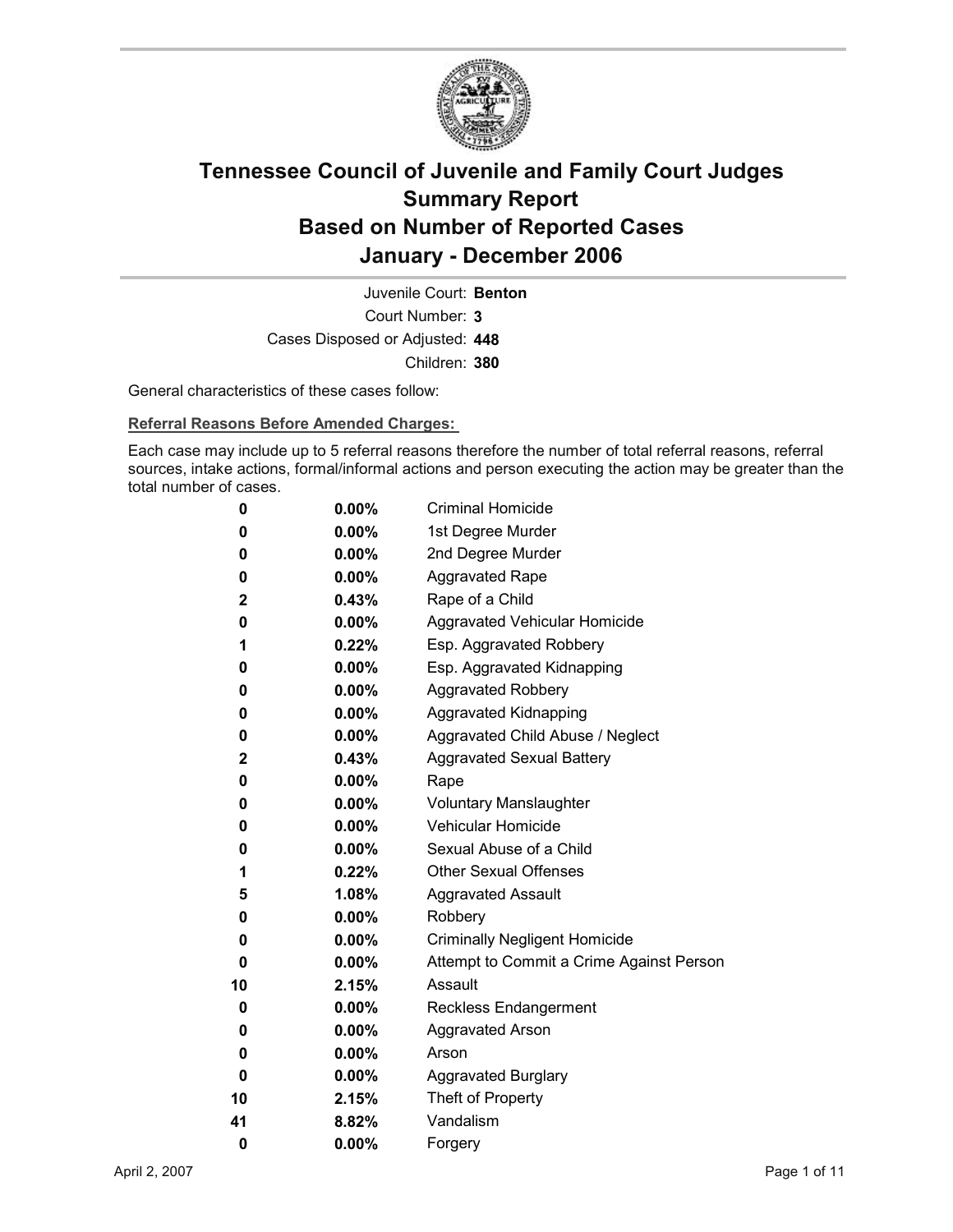

Juvenile Court: **Benton**

Court Number: **3**

Cases Disposed or Adjusted: **448**

Children: **380**

#### **Referral Reasons Before Amended Charges:**

Each case may include up to 5 referral reasons therefore the number of total referral reasons, referral sources, intake actions, formal/informal actions and person executing the action may be greater than the total number of cases.

| 0  | 0.00%    | <b>Worthless Checks</b>                                     |
|----|----------|-------------------------------------------------------------|
| 0  | $0.00\%$ | Illegal Possession / Fraudulent Use of Credit / Debit Cards |
| 2  | 0.43%    | <b>Burglary</b>                                             |
| 0  | $0.00\%$ | Unauthorized Use of a Vehicle                               |
| 0  | 0.00%    | <b>Cruelty to Animals</b>                                   |
| 0  | $0.00\%$ | Sale of Controlled Substances                               |
| 2  | 0.43%    | <b>Other Drug Offenses</b>                                  |
| 8  | 1.72%    | Possession of Controlled Substances                         |
| 0  | $0.00\%$ | <b>Criminal Attempt</b>                                     |
| 0  | $0.00\%$ | Carrying Weapons on School Property                         |
| 0  | $0.00\%$ | Unlawful Carrying / Possession of a Weapon                  |
| 0  | 0.00%    | <b>Evading Arrest</b>                                       |
| 0  | $0.00\%$ | Escape                                                      |
| 0  | $0.00\%$ | Driving Under Influence (DUI)                               |
| 13 | 2.80%    | Possession / Consumption of Alcohol                         |
| 0  | $0.00\%$ | Resisting Stop, Frisk, Halt, Arrest or Search               |
| 0  | 0.00%    | <b>Aggravated Criminal Trespass</b>                         |
| 0  | $0.00\%$ | Harassment                                                  |
| 0  | $0.00\%$ | Failure to Appear                                           |
| 0  | $0.00\%$ | Filing a False Police Report                                |
| 0  | $0.00\%$ | Criminal Impersonation                                      |
| 15 | 3.23%    | <b>Disorderly Conduct</b>                                   |
| 12 | 2.58%    | <b>Criminal Trespass</b>                                    |
| 1  | 0.22%    | <b>Public Intoxication</b>                                  |
| 0  | $0.00\%$ | Gambling                                                    |
| 16 | 3.44%    | Traffic                                                     |
| 0  | $0.00\%$ | <b>Local Ordinances</b>                                     |
| 0  | $0.00\%$ | Violation of Wildlife Regulations                           |
| 0  | $0.00\%$ | Contempt of Court                                           |
| 9  | 1.94%    | <b>Violation of Probation</b>                               |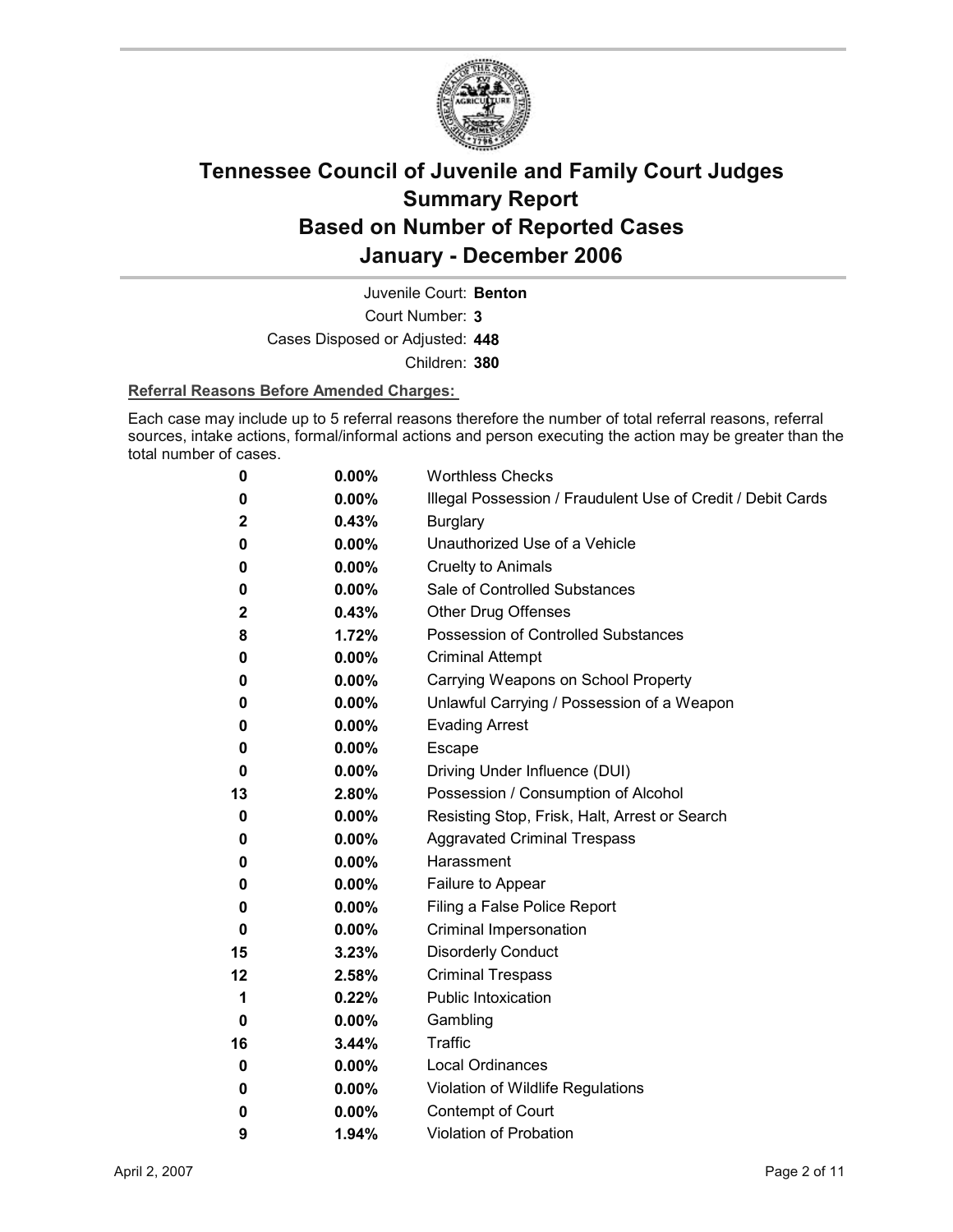

Court Number: **3** Juvenile Court: **Benton** Cases Disposed or Adjusted: **448** Children: **380**

#### **Referral Reasons Before Amended Charges:**

Each case may include up to 5 referral reasons therefore the number of total referral reasons, referral sources, intake actions, formal/informal actions and person executing the action may be greater than the total number of cases.

| 465      | 100.00%  | <b>Total Referrals</b>                |
|----------|----------|---------------------------------------|
| 9        | 1.94%    | Other                                 |
| 2        | 0.43%    | <b>Consent to Marry</b>               |
| 0        | $0.00\%$ | <b>Request for Medical Treatment</b>  |
| 95       | 20.43%   | Child Support                         |
| 1        | 0.22%    | Paternity / Legitimation              |
| 3        | 0.65%    | Visitation                            |
| 14       | 3.01%    | Custody                               |
| 1        | 0.22%    | <b>Foster Care Review</b>             |
| $\bf{0}$ | $0.00\%$ | <b>Administrative Review</b>          |
| 0        | 0.00%    | <b>Judicial Review</b>                |
| $\bf{0}$ | 0.00%    | Violation of Informal Adjustment      |
| 0        | 0.00%    | Violation of Pretrial Diversion       |
| 3        | 0.65%    | <b>Termination of Parental Rights</b> |
| 148      | 31.83%   | Dependency / Neglect                  |
| $\bf{0}$ | 0.00%    | <b>Physically Abused Child</b>        |
| 0        | 0.00%    | Sexually Abused Child                 |
| 6        | 1.29%    | <b>Violation of Curfew</b>            |
| 0        | 0.00%    | Violation of a Valid Court Order      |
| 4        | 0.86%    | Possession of Tobacco Products        |
| 0        | 0.00%    | Out-of-State Runaway                  |
| 1        | 0.22%    | In-State Runaway                      |
| 21       | 4.52%    | Truancy                               |
| 7        | 1.51%    | <b>Unruly Behavior</b>                |
| 0        | 0.00%    | Violation of Aftercare                |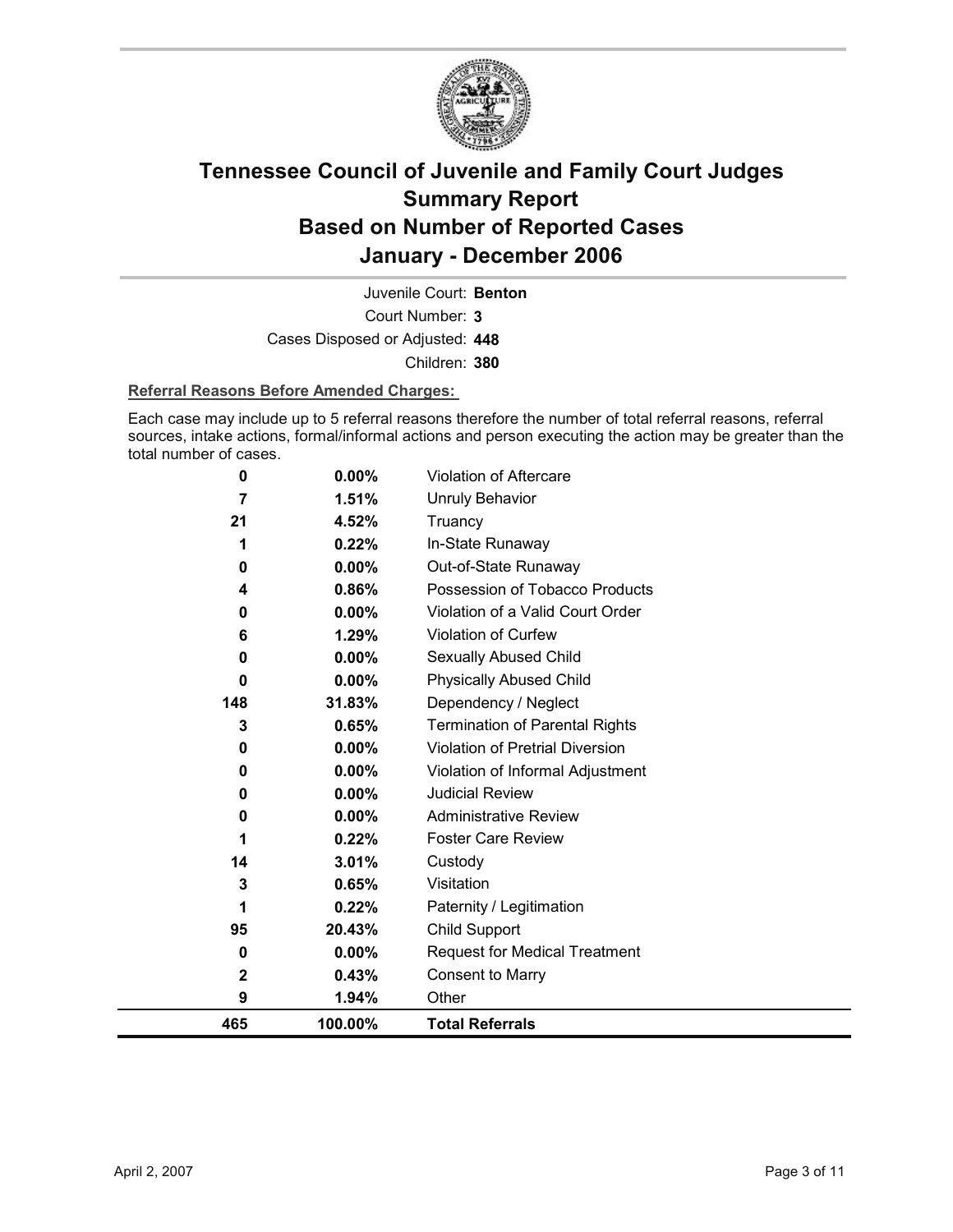

|                            |                                 | Juvenile Court: Benton            |  |
|----------------------------|---------------------------------|-----------------------------------|--|
| Court Number: 3            |                                 |                                   |  |
|                            | Cases Disposed or Adjusted: 448 |                                   |  |
|                            |                                 | Children: 380                     |  |
| <b>Referral Sources: 1</b> |                                 |                                   |  |
| 149                        | 32.04%                          | Law Enforcement                   |  |
| 14                         | 3.01%                           | Parents                           |  |
| 9                          | 1.94%                           | <b>Relatives</b>                  |  |
| 1                          | 0.22%                           | Self                              |  |
| 23                         | 4.95%                           | School                            |  |
| $\mathbf 0$                | 0.00%                           | <b>CSA</b>                        |  |
| 162                        | 34.84%                          | <b>DCS</b>                        |  |
| $\bf{0}$                   | 0.00%                           | <b>Other State Department</b>     |  |
| 87                         | 18.71%                          | <b>District Attorney's Office</b> |  |
| 12                         | 2.58%                           | Court Staff                       |  |
| $\bf{0}$                   | 0.00%                           | Social Agency                     |  |
| $\mathbf{2}$               | 0.43%                           | <b>Other Court</b>                |  |
| 0                          | 0.00%                           | Victim                            |  |
| 5                          | 1.08%                           | Child & Parent                    |  |
| 0                          | 0.00%                           | Hospital                          |  |
| 0                          | $0.00\%$                        | Unknown                           |  |
| 1                          | 0.22%                           | Other                             |  |
| 465                        | 100.00%                         | <b>Total Referral Sources</b>     |  |

### **Age of Child at Referral: 2**

| 380          | 100.00%  | <b>Total Child Count</b> |  |
|--------------|----------|--------------------------|--|
| 0            | $0.00\%$ | Unknown / Not Reported   |  |
| $\mathbf{2}$ | 0.53%    | Ages 19 and Over         |  |
| 57           | 15.00%   | Ages 17 through 18       |  |
| 81           | 21.32%   | Ages 15 through 16       |  |
| 45           | 11.84%   | Ages 13 through 14       |  |
| 23           | 6.05%    | Ages 11 through 12       |  |
| 172          | 45.26%   | Ages 10 and Under        |  |
|              |          |                          |  |

<sup>1</sup> If different than number of Referral Reasons (465), verify accuracy of your court's data.

<sup>2</sup> One child could be counted in multiple categories, verify accuracy of your court's data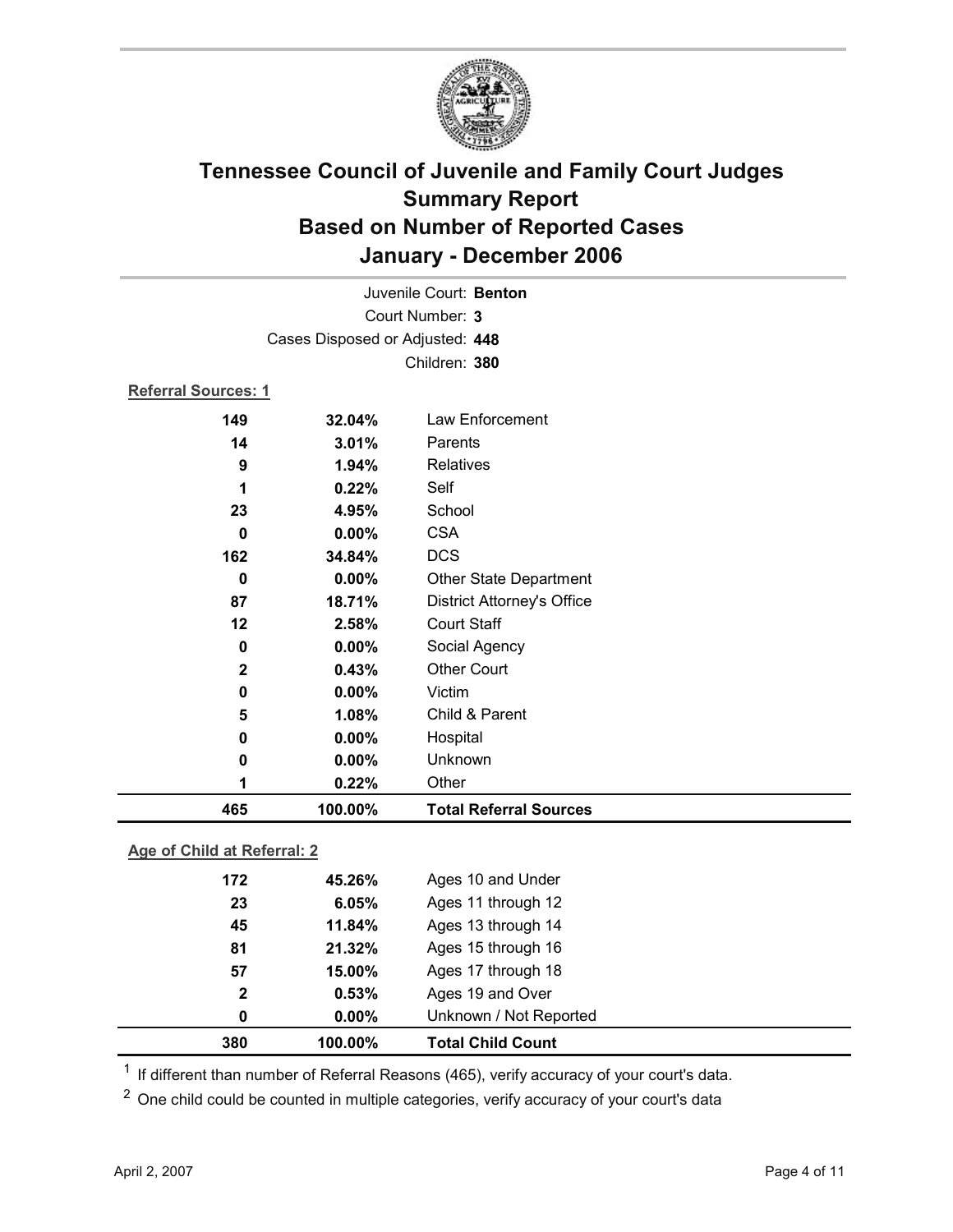

| Juvenile Court: Benton                  |                 |                          |  |
|-----------------------------------------|-----------------|--------------------------|--|
|                                         | Court Number: 3 |                          |  |
| Cases Disposed or Adjusted: 448         |                 |                          |  |
|                                         |                 | Children: 380            |  |
| Sex of Child: 1                         |                 |                          |  |
| 220                                     | 57.89%          | Male                     |  |
| 160                                     | 42.11%          | Female                   |  |
| $\mathbf 0$                             | 0.00%           | Unknown                  |  |
| 380                                     | 100.00%         | <b>Total Child Count</b> |  |
| Race of Child: 1                        |                 |                          |  |
| 361                                     | 95.00%          | White                    |  |
| 18                                      | 4.74%           | African American         |  |
| $\mathbf 0$                             | 0.00%           | <b>Native American</b>   |  |
| $\mathbf 0$                             | 0.00%           | Asian                    |  |
| 1                                       | 0.26%           | Mixed                    |  |
| $\mathbf 0$                             | 0.00%           | Unknown                  |  |
| 380                                     | 100.00%         | <b>Total Child Count</b> |  |
| <b>Hispanic Origin: 1</b>               |                 |                          |  |
| $\mathbf 0$                             | 0.00%           | Yes                      |  |
| 377                                     | 99.21%          | No                       |  |
| 3                                       | 0.79%           | Unknown                  |  |
| 380                                     | 100.00%         | <b>Total Child Count</b> |  |
| <b>School Enrollment of Children: 1</b> |                 |                          |  |
| 216                                     | 56.84%          | Yes                      |  |
| 117                                     | 30.79%          | No                       |  |
| 47                                      | 12.37%          | Unknown                  |  |
| 380                                     | 100.00%         | <b>Total Child Count</b> |  |

 $1$  One child could be counted in multiple categories, verify accuracy of your court's data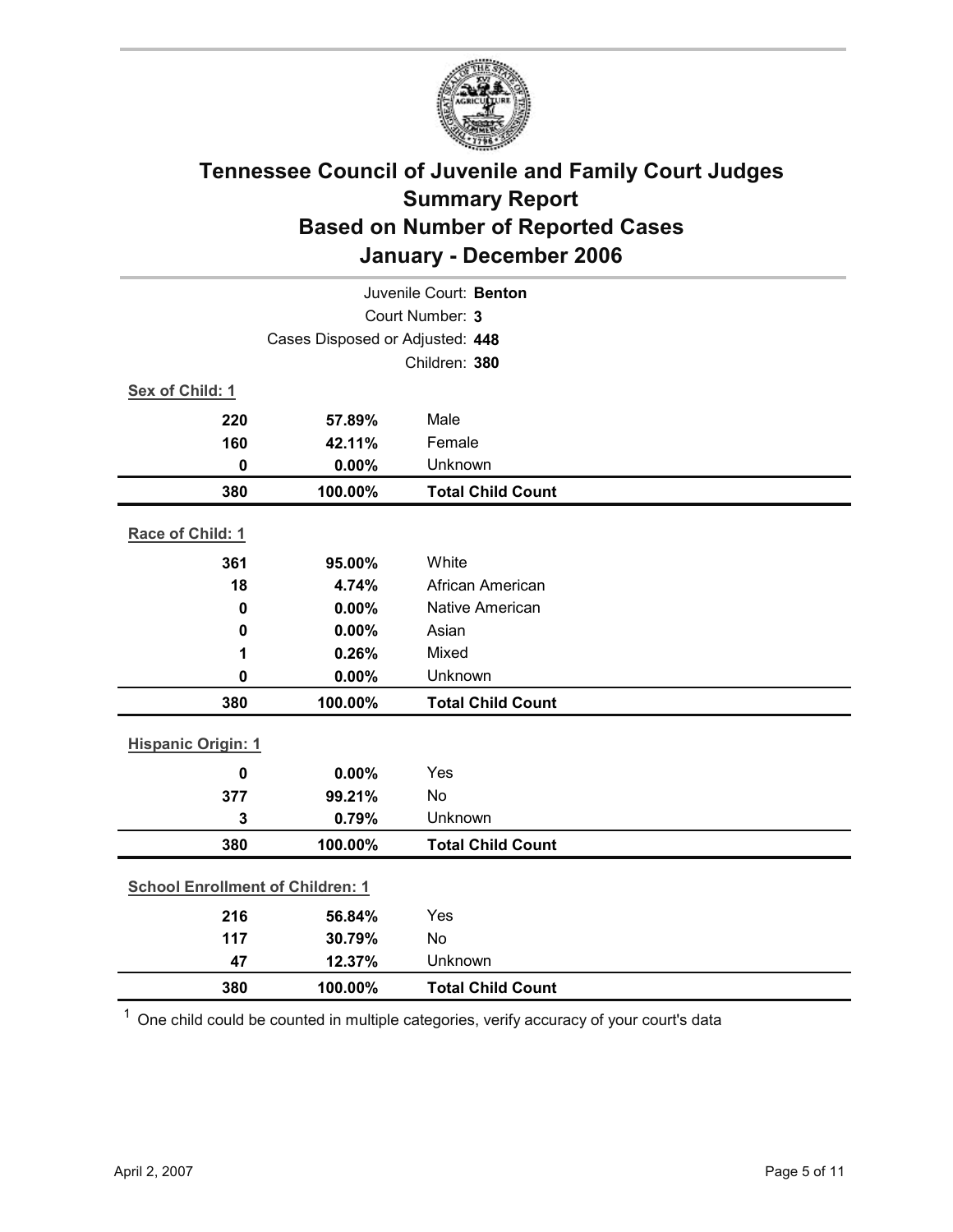

Court Number: **3** Juvenile Court: **Benton** Cases Disposed or Adjusted: **448** Children: **380**

**Living Arrangement of Child at Time of Referral: 1**

| 380          | 100.00%  | <b>Total Child Count</b>     |
|--------------|----------|------------------------------|
| 40           | 10.53%   | Other                        |
| 54           | 14.21%   | Unknown                      |
| 0            | $0.00\%$ | Independent                  |
| 0            | $0.00\%$ | In an Institution            |
| 1            | 0.26%    | In a Residential Center      |
| $\mathbf{2}$ | 0.53%    | In a Group Home              |
| 12           | 3.16%    | With Foster Family           |
| 0            | $0.00\%$ | With Adoptive Parents        |
| 46           | 12.11%   | <b>With Relatives</b>        |
| 27           | 7.11%    | <b>With Father</b>           |
| 147          | 38.68%   | With Mother                  |
| 1            | 0.26%    | With Mother and Stepfather   |
| 0            | $0.00\%$ | With Father and Stepmother   |
| 50           | 13.16%   | With Both Biological Parents |
|              |          |                              |

### **Type of Detention: 2**

| 448 | 100.00%  | <b>Total Detention Count</b> |
|-----|----------|------------------------------|
| 0   | $0.00\%$ | Other                        |
| 445 | 99.33%   | Does Not Apply               |
| 0   | $0.00\%$ | <b>Unknown</b>               |
| 0   | $0.00\%$ | <b>Psychiatric Hospital</b>  |
| 0   | $0.00\%$ | Jail - No Separation         |
| 0   | $0.00\%$ | Jail - Partial Separation    |
| 0   | $0.00\%$ | Jail - Complete Separation   |
| 0   | $0.00\%$ | Juvenile Detention Facility  |
| 3   | 0.67%    | Non-Secure Placement         |
|     |          |                              |

 $<sup>1</sup>$  One child could be counted in multiple categories, verify accuracy of your court's data</sup>

 $2$  If different than number of Cases (448) verify accuracy of your court's data.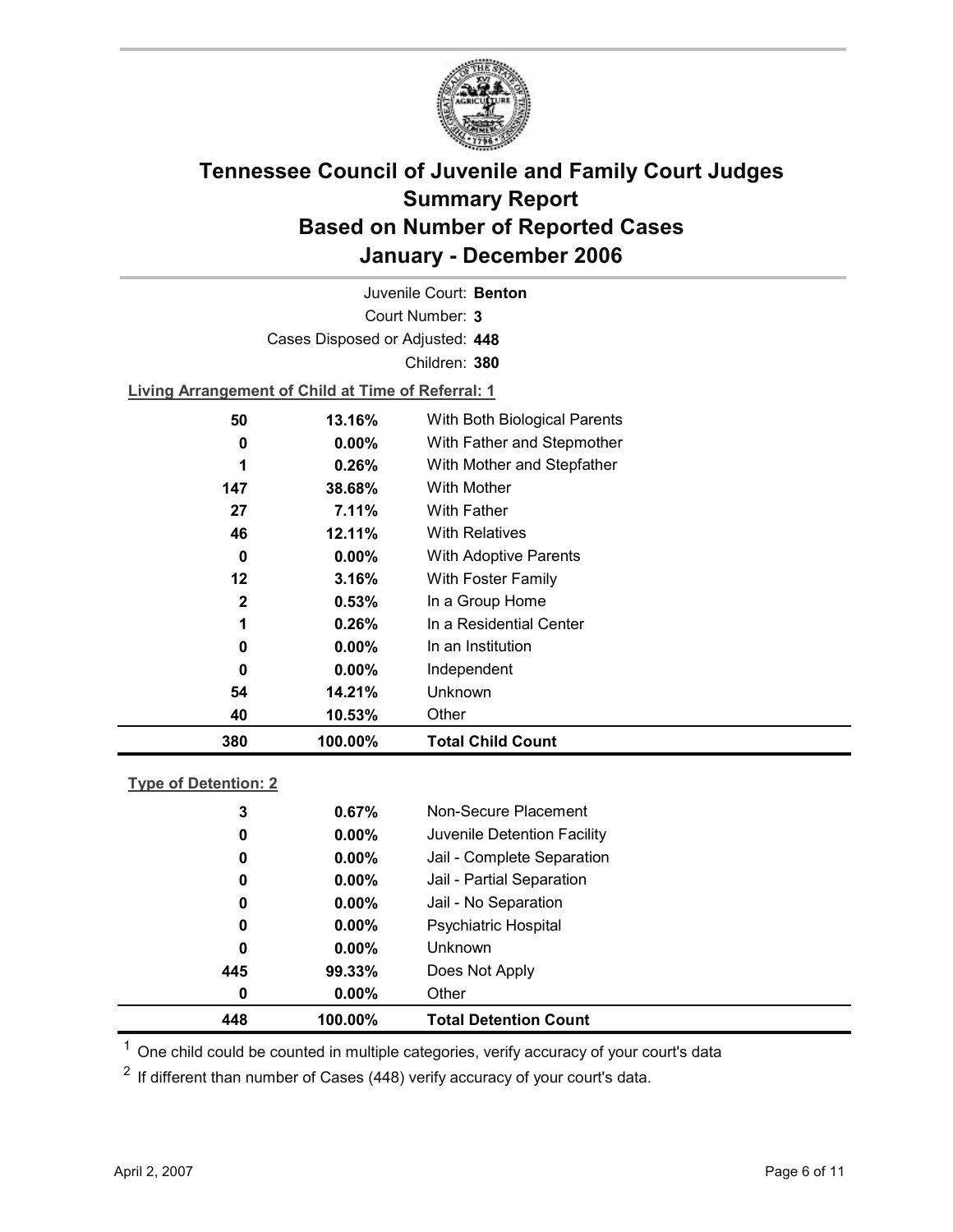

|                                                    | Cases Disposed or Adjusted: 448<br>Children: 380 |                                     |  |  |  |
|----------------------------------------------------|--------------------------------------------------|-------------------------------------|--|--|--|
|                                                    |                                                  |                                     |  |  |  |
| <b>Placement After Secure Detention Hearing: 1</b> |                                                  |                                     |  |  |  |
| $\mathbf 2$                                        | Returned to Prior Living Arrangement<br>0.45%    |                                     |  |  |  |
| 0                                                  | 0.00%                                            | Juvenile Detention Facility         |  |  |  |
| 0                                                  | $0.00\%$                                         | Jail                                |  |  |  |
| 0                                                  | $0.00\%$                                         | Shelter / Group Home                |  |  |  |
| 0                                                  | 0.00%                                            | <b>Foster Family Home</b>           |  |  |  |
| 0                                                  | $0.00\%$                                         | Psychiatric Hospital                |  |  |  |
| 0                                                  | $0.00\%$                                         | Unknown / Not Reported              |  |  |  |
| 446                                                | 99.55%                                           | Does Not Apply                      |  |  |  |
| Other<br>0<br>0.00%                                |                                                  |                                     |  |  |  |
|                                                    |                                                  |                                     |  |  |  |
| 448                                                | 100.00%                                          | <b>Total Placement Count</b>        |  |  |  |
|                                                    |                                                  |                                     |  |  |  |
| <b>Intake Actions: 2</b>                           |                                                  |                                     |  |  |  |
| 404                                                | 86.88%                                           | <b>Petition Filed</b>               |  |  |  |
| 43                                                 | 9.25%                                            | <b>Motion Filed</b>                 |  |  |  |
| 15                                                 | 3.23%                                            | <b>Citation Processed</b>           |  |  |  |
| 0                                                  | $0.00\%$                                         | Notification of Paternity Processed |  |  |  |
| 1                                                  | 0.22%                                            | Scheduling of Judicial Review       |  |  |  |
| 0                                                  | 0.00%                                            | Scheduling of Administrative Review |  |  |  |
| 0                                                  | $0.00\%$                                         | Scheduling of Foster Care Review    |  |  |  |
| 0                                                  | $0.00\%$                                         | Unknown                             |  |  |  |
| 0                                                  | $0.00\%$                                         | Does Not Apply                      |  |  |  |
| $\mathbf 2$                                        | 0.43%                                            | Other                               |  |  |  |

 $1$  If different than number of Cases (448) verify accuracy of your court's data.

 $2$  If different than number of Referral Reasons (465), verify accuracy of your court's data.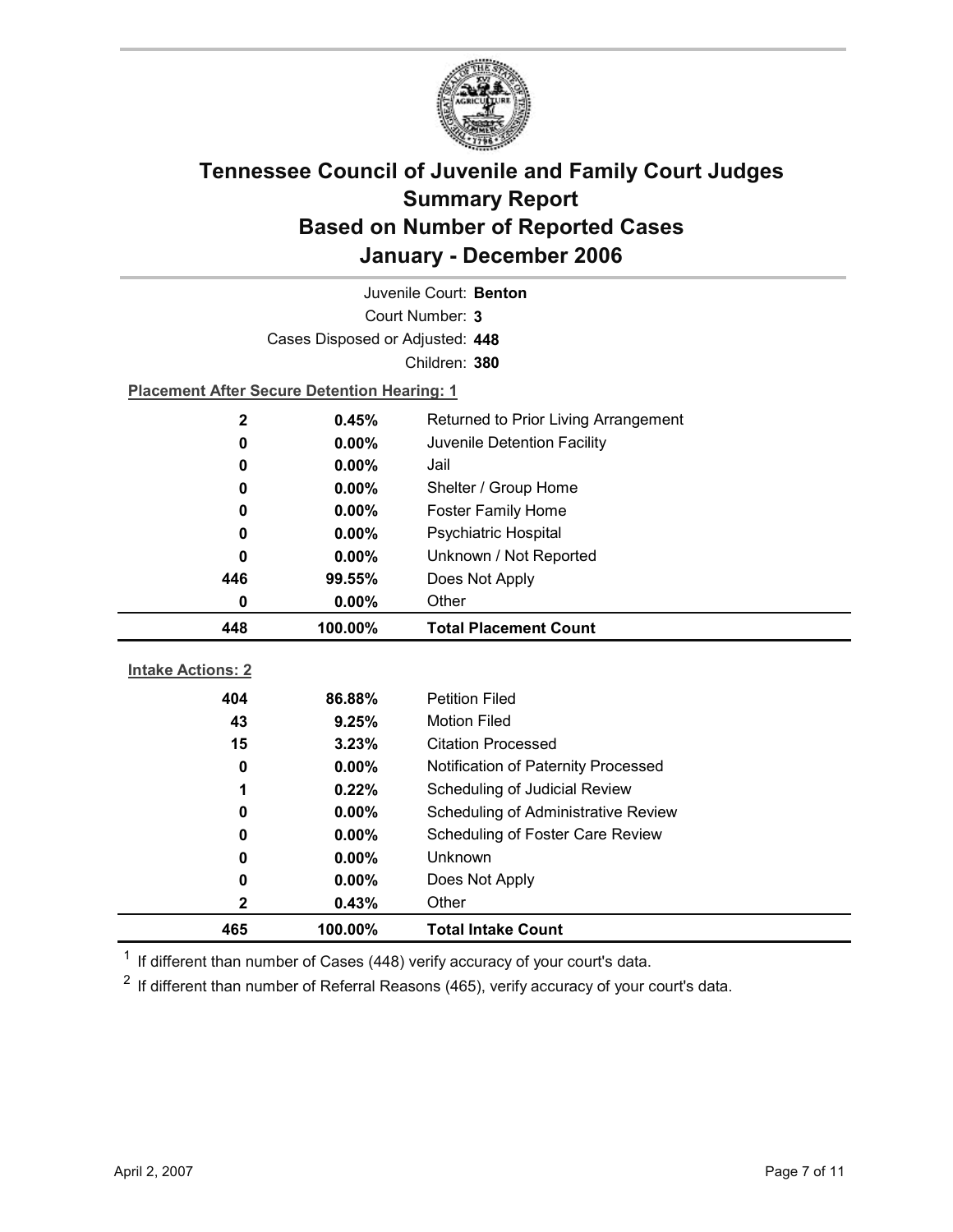

Court Number: **3** Juvenile Court: **Benton** Cases Disposed or Adjusted: **448** Children: **380**

#### **Last Grade Completed by Child: 1**

| 59<br>0                                 | 15.53%<br>0.00% | Too Young for School<br>Preschool |  |
|-----------------------------------------|-----------------|-----------------------------------|--|
| 4                                       | 1.05%           | Kindergarten                      |  |
| 10                                      | 2.63%           | 1st Grade                         |  |
| 13                                      | 3.42%           | 2nd Grade                         |  |
| 7                                       | 1.84%           | 3rd Grade                         |  |
| 6                                       | 1.58%           | 4th Grade                         |  |
| 4                                       | 1.05%           | 5th Grade                         |  |
| 1                                       | 0.26%           | 6th Grade                         |  |
| 9                                       | 2.37%           | 7th Grade                         |  |
| 14                                      | 3.68%           | 8th Grade                         |  |
| 28                                      | 7.37%           | 9th Grade                         |  |
| 27                                      | 7.11%           | 10th Grade                        |  |
| 51                                      | 13.42%          | 11th Grade                        |  |
| 3                                       | 0.79%           | 12th Grade                        |  |
| 1                                       | 0.26%           | Non-Graded Special Ed             |  |
| $\mathbf 2$                             | 0.53%           | <b>GED</b>                        |  |
| 8                                       | 2.11%           | Graduated                         |  |
| 41                                      | 10.79%          | Never Attended School             |  |
| 87                                      | 22.89%          | Unknown                           |  |
| 5                                       | 1.32%           | Other                             |  |
| 380                                     | 100.00%         | <b>Total Child Count</b>          |  |
|                                         |                 |                                   |  |
| <b>Enrolled in Special Education: 1</b> |                 |                                   |  |
| 2                                       | 0.53%           | Yes                               |  |

| 380 | 100.00% | <b>Total Child Count</b> |
|-----|---------|--------------------------|
| 48  | 12.63%  | Unknown                  |
| 330 | 86.84%  | No                       |

 $1$  One child could be counted in multiple categories, verify accuracy of your court's data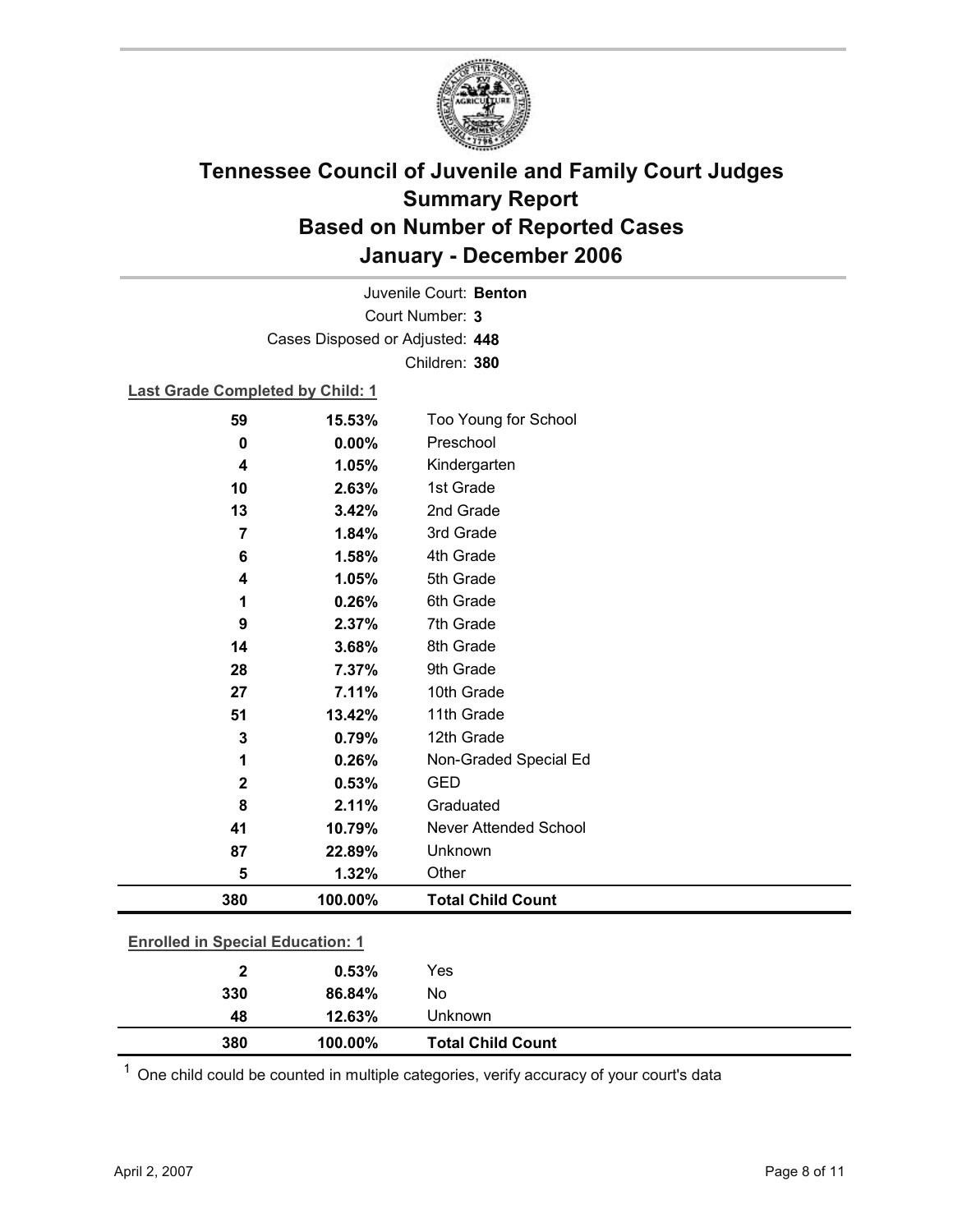

|                              |                                 | Juvenile Court: Benton    |  |
|------------------------------|---------------------------------|---------------------------|--|
|                              |                                 | Court Number: 3           |  |
|                              | Cases Disposed or Adjusted: 448 |                           |  |
|                              |                                 | Children: 380             |  |
| <b>Action Executed By: 1</b> |                                 |                           |  |
| 465                          | 100.00%                         | Judge                     |  |
| 0                            | $0.00\%$                        | Referee                   |  |
| 0                            | $0.00\%$                        | <b>YSO</b>                |  |
| 0                            | $0.00\%$                        | Other                     |  |
| 0                            | $0.00\%$                        | Unknown / Not Reported    |  |
| 465                          | 100.00%                         | <b>Total Action Count</b> |  |

### **Formal / Informal Actions: 1**

| 0   | $0.00\%$ | Unknown / Not Reported                         |
|-----|----------|------------------------------------------------|
|     |          |                                                |
| 23  | 4.95%    | Other                                          |
| 27  | 5.81%    | Case Held Open                                 |
| 0   | $0.00\%$ | <b>Review Concluded</b>                        |
| 315 | 67.74%   | <b>Special Proceeding</b>                      |
| 0   | $0.00\%$ | Charges Cleared by Transfer to Adult Court     |
| 0   | $0.00\%$ | Transfer to Adult Court Hearing                |
| 10  | 2.15%    | <b>Pretrial Diversion</b>                      |
| 44  | 9.46%    | Informal Adjustment                            |
| 0   | $0.00\%$ | <b>Complaint Substantiated Mentally III</b>    |
| 0   | $0.00\%$ | <b>Complaint Substantiated Abused</b>          |
| 10  | 2.15%    | Complaint Substantiated Dependent / Neglected  |
| 1   | 0.22%    | <b>Complaint Substantiated Status Offender</b> |
| 6   | 1.29%    | <b>Complaint Substantiated Delinquent</b>      |
| 4   | 0.86%    | Retired / Nolle Prosequi                       |
| 25  | 5.38%    | Dismissed                                      |
|     |          |                                                |

 $1$  If different than number of Referral Reasons (465), verify accuracy of your court's data.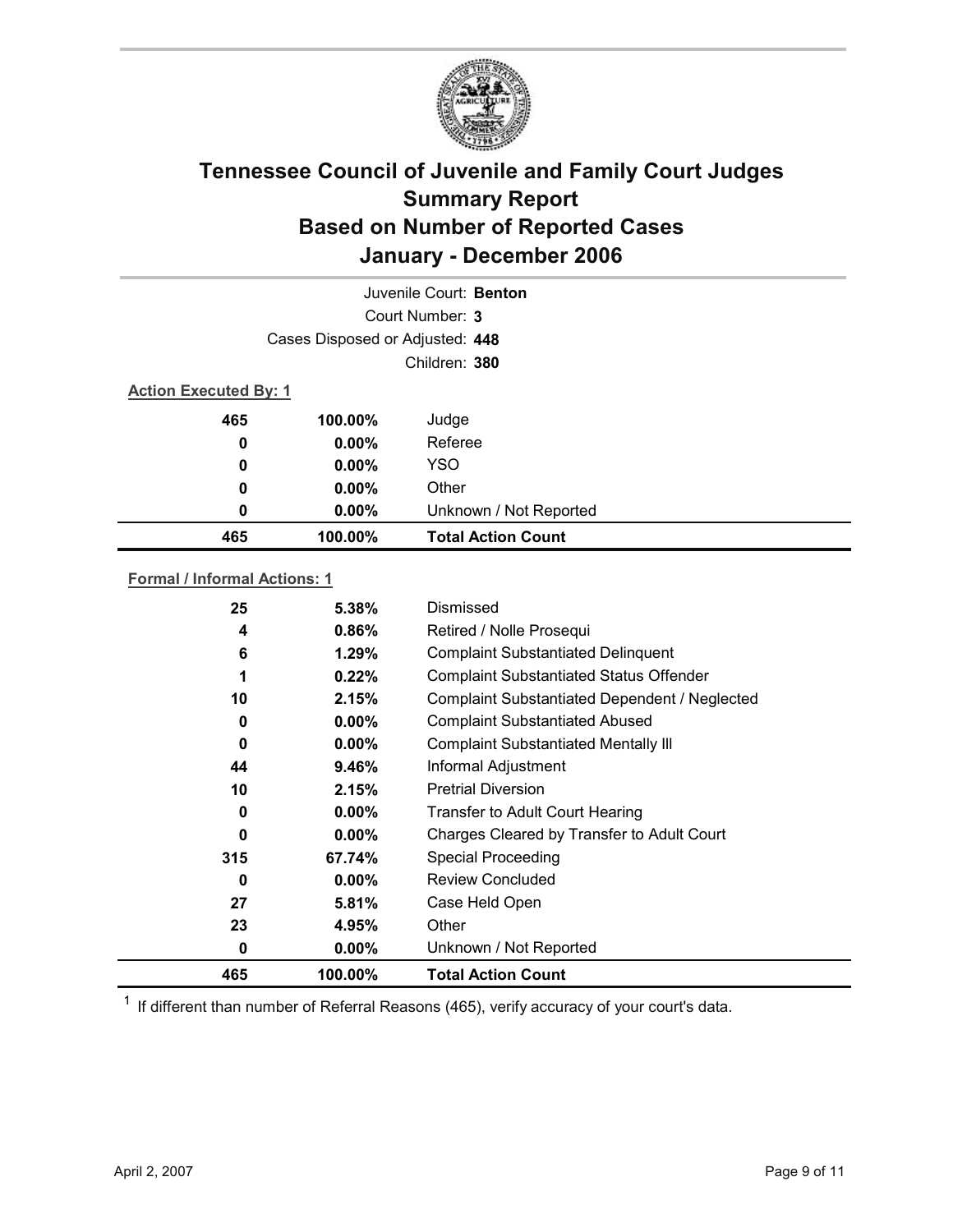

|                                 |          | Juvenile Court: Benton                                |  |  |
|---------------------------------|----------|-------------------------------------------------------|--|--|
|                                 |          | Court Number: 3                                       |  |  |
| Cases Disposed or Adjusted: 448 |          |                                                       |  |  |
|                                 |          | Children: 380                                         |  |  |
| <b>Case Outcomes:</b>           |          | There can be multiple outcomes for one child or case. |  |  |
| 23                              | 3.87%    | Case Dismissed                                        |  |  |
| 4                               | 0.67%    | Case Retired or Nolle Prosequi                        |  |  |
| 1                               | 0.17%    | Warned / Counseled                                    |  |  |
| 17                              | 2.86%    | Held Open For Review                                  |  |  |
| 21                              | 3.53%    | Supervision / Probation to Juvenile Court             |  |  |
| 0                               | 0.00%    | <b>Probation to Parents</b>                           |  |  |
| 0                               | $0.00\%$ | Referral to Another Entity for Supervision / Service  |  |  |
| 8                               | 1.34%    | Referred for Mental Health Counseling                 |  |  |
| 10                              | 1.68%    | Referred for Alcohol and Drug Counseling              |  |  |
| 0                               | $0.00\%$ | Referred to Alternative School                        |  |  |
| 1                               | 0.17%    | Referred to Private Child Agency                      |  |  |
| 3                               | $0.50\%$ | Referred to Defensive Driving School                  |  |  |
| 7                               | 1.18%    | Referred to Alcohol Safety School                     |  |  |
| 10                              | 1.68%    | Referred to Juvenile Court Education-Based Program    |  |  |
| 1                               | 0.17%    | Driver's License Held Informally                      |  |  |
| 0                               | $0.00\%$ | <b>Voluntary Placement with DMHMR</b>                 |  |  |
| 0                               | $0.00\%$ | <b>Private Mental Health Placement</b>                |  |  |
| 0                               | $0.00\%$ | <b>Private MR Placement</b>                           |  |  |
| 0                               | $0.00\%$ | Placement with City/County Agency/Facility            |  |  |
| 0                               | $0.00\%$ | Placement with Relative / Other Individual            |  |  |
| 8                               | 1.34%    | Fine                                                  |  |  |
| 18                              | 3.03%    | <b>Public Service</b>                                 |  |  |
| 35                              | 5.88%    | Restitution                                           |  |  |
| 0                               | $0.00\%$ | <b>Runaway Returned</b>                               |  |  |
| 2                               | 0.34%    | No Contact Order                                      |  |  |
| 0                               | $0.00\%$ | Injunction Other than No Contact Order                |  |  |
| 1                               | 0.17%    | <b>House Arrest</b>                                   |  |  |
| 7                               | 1.18%    | <b>Court Defined Curfew</b>                           |  |  |
| 0                               | 0.00%    | Dismissed from Informal Adjustment                    |  |  |
| 0                               | 0.00%    | <b>Dismissed from Pretrial Diversion</b>              |  |  |
| 0                               | 0.00%    | Released from Probation                               |  |  |
| 0                               | $0.00\%$ | <b>Transferred to Adult Court</b>                     |  |  |
| 0                               | $0.00\%$ | <b>DMHMR Involuntary Commitment</b>                   |  |  |